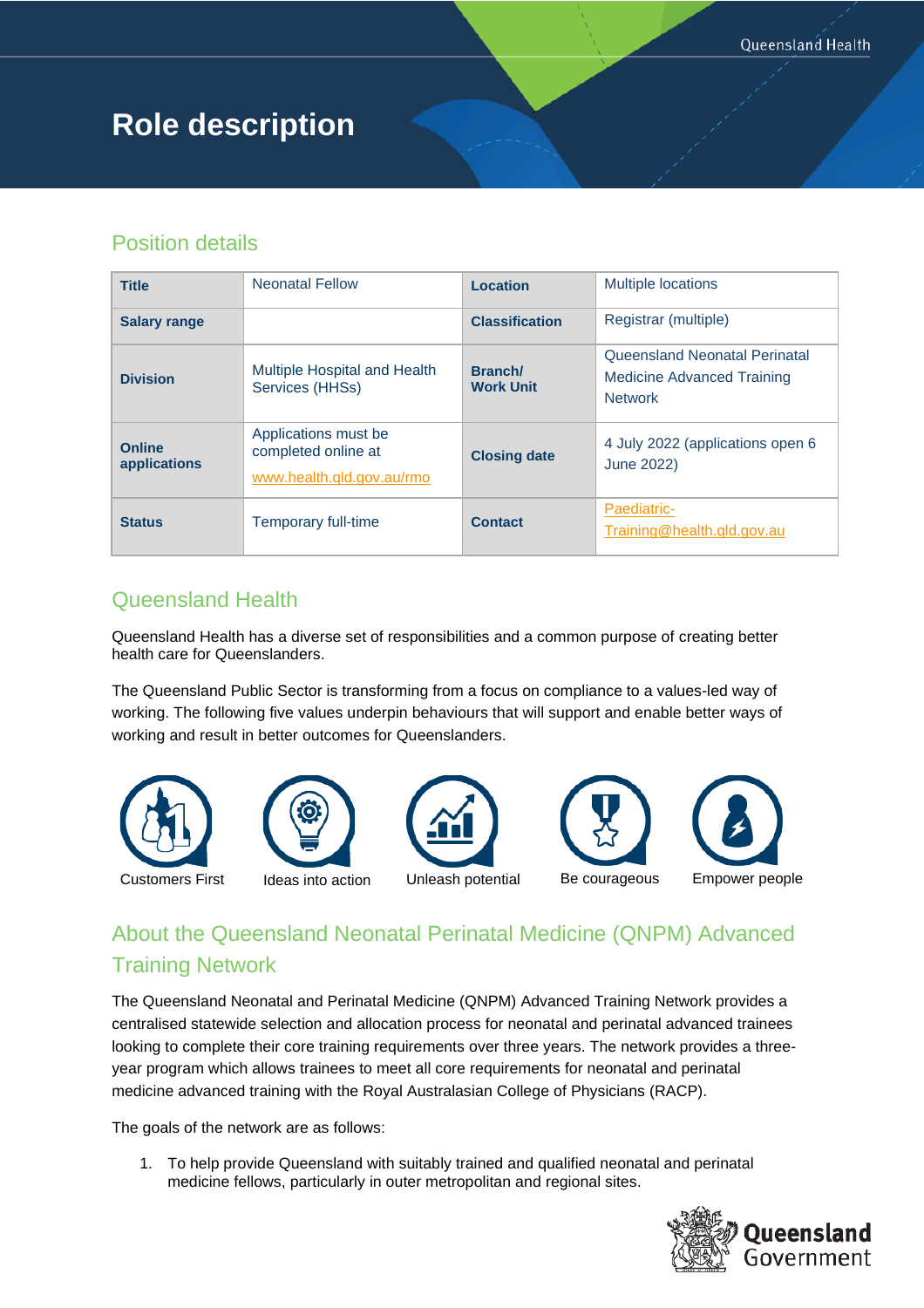- 2. To help facilitate the acquisition of additional skills, including dual qualifications, for trainees requiring general paediatrics skills to support practice.
- 3. To more efficiently utilise the current resources for advanced neonatal and perinatal medicine training in Queensland, including better use of training resources outside the tertiary hospitals.
- 4. To allow trainees to have equitable access to tertiary hospital components of advanced training.

A centralised selection and allocation process ensure that statewide recruitment is transparent, fair and consistent. The network facilitates appointment to a neonatal and perinatal medicine registrar position for advanced trainees in year one of their training in 2022. Upon selection to the network, trainees are appointed to a network rotation for three years, during which time their core training requirements will be met.

#### **Network hospitals**

Training will be hosted at the following hospitals:

- Mater Mothers' Hospital
- The Townsville University Hospital
- Royal Brisbane & Women's Hospital
- Gold Coast University Hospital.

#### About the role

This describes the general role of a Queensland NPM Advanced Training Network trainee. Details of specific duties, responsibilities, rosters and hours may vary between HHSs depending on the level of experience of the trainee and the services provided by individual HHSs.

#### Purpose

The primary function of the position is to provide high quality clinical care to both inpatients and outpatients in any Hospital and Health Service within the Neonatal and Perinatal Medicine Advanced Training Network to which you are appointed. The neonatal fellow will be involved in education and research activities, will provide clinical support and set a professional example to more junior clinical staff.

The position is accredited for training with the Royal Australasian College of Physicians (RACP), Neonatal and Perinatal Medicine Specialist Advanced Training Committee. Successful applicants are expected to be committed to completing training in neonatal and perinatal medicine.

#### Key responsibilities

An advanced training position is a leadership role with significant responsibility. As an advanced trainee in neonatal and perinatal medicine, you represent the department of neonatology in your hospital, as well as your respective consultants. You should be an exemplary role model for all basic trainees and other more junior staff. You should present yourself as the consummate professional with patient care, safety and confidentiality at the heart of everything you do.



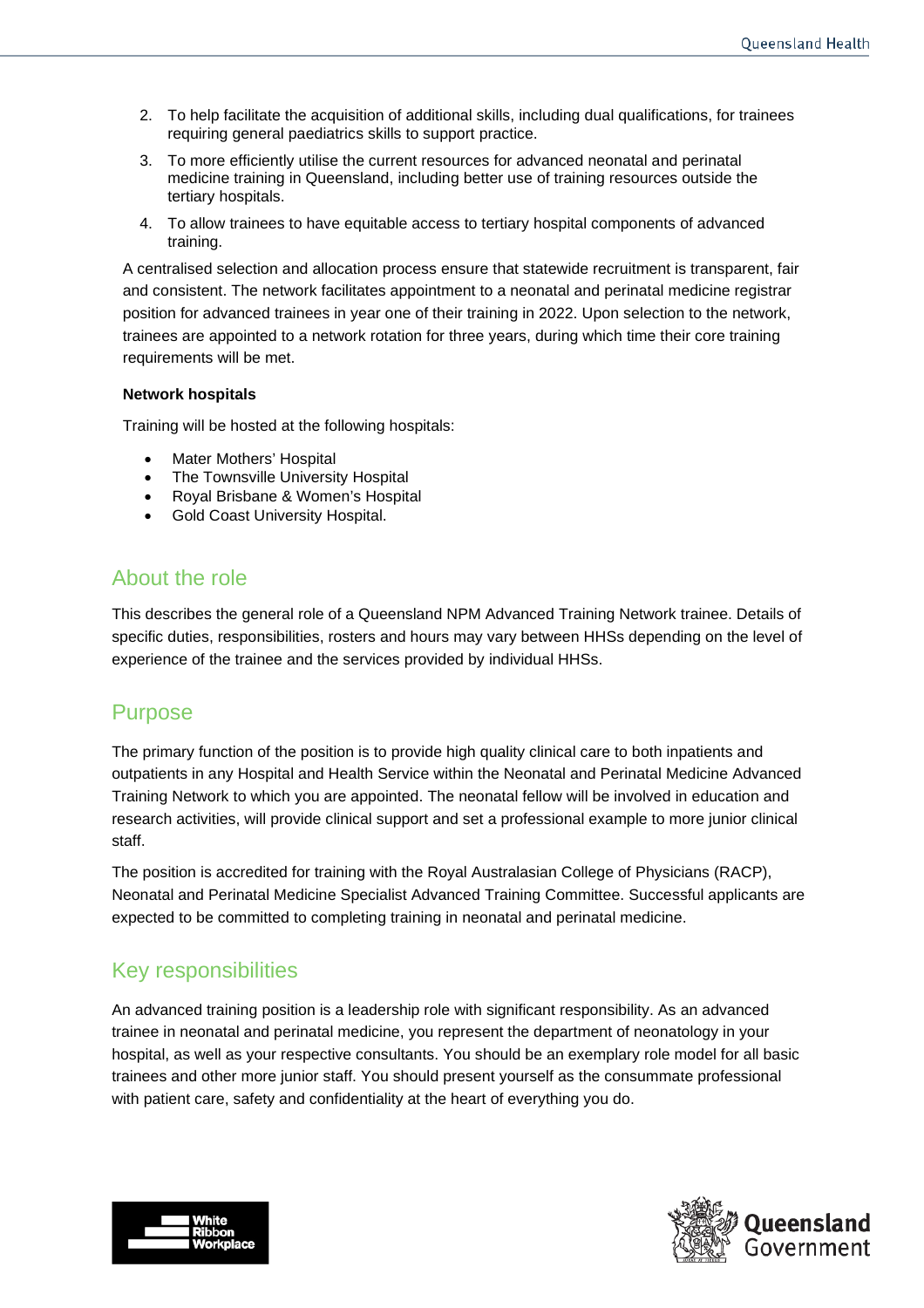You will be required to manage both inpatient and outpatient care simultaneously, delegate effectively where appropriate and exercise good time management in preparation for life as a consultant paediatrician. Your philosophy of care should be one of holistic assessment and management, including family centred care.

It is expected that you will:

- Provide supervision, teaching and support to junior medical staff and medical students and lead by example in behaviour and attitude
- Provide ongoing clinical care of patients, including appropriate assessment and management under the supervision of the treating consultant. This includes, but is not limited to, participating and at times leading ward rounds, performing neonatal procedures, attending to inpatients in the NICU and SCN setting, attending births, attending to patients in a postnatal and antenatal ward setting, attending to patients in an outpatient setting (including obstetric outpatients) and participating in the neonatal retrieval service (NeoRESQ). It is expected that you will have an indepth knowledge of any inpatients and relevant outpatients, their clinical problems and psychosocial issues
- Communicate culturally appropriately and empathetically with patients and their families
- Coordinate appropriate referral to other specialty departments and services.
- Arrange and take part in Telemedicine with sub-specialist for inpatients and outpatients as appropriate.
- Instigate and follow up appropriate investigations, including outpatient pathology and radiology where appropriate
- Organise, participating and co-ordinate inter-hospital transfers
- Formulate management plans independently but also to implement the decisions of senior medical staff. You are expected to keep your supervising consultant informed of patient issues and seek his/her advice if you are unsure of management
- Be responsible for the communication of the unit to other health professionals, including the completion of discharge summaries in a timely manner by junior medical staff. In particular, it is also expected that you will correspond directly with general practitioners where appropriate.
- Oversee the documentation of any changes to management clearly and concisely in the medical record to allow good continuity of patient care after hours
- Hand over critically unwell patients or any outstanding investigation results to the covering registrar
- Lead team meetings or family conferences under consultant supervision.
- Demonstrate understanding of community resources and understanding of preventive care
- Maintain the development of professional knowledge and skills through active involvement in the education programs of the hospital, and the RACP. This includes maintenance of appropriate neonatal resuscitation skills
- Support research or quality improvement activities of the unit as directed
- Participate in the on-call after hours' roster of the facility as appropriate
- Contribute to other activities as defined by the director of the unit.

#### Qualifications/Professional registration/other essential requirements

- Successful completion of the RACP basic training, including the written and clinical examinations
- commencing your first year of NPM advanced training or have already commenced NPM advanced training but will have less than 12 months of accredited training at commencement on the network in 2023
- General registration with the Medical Board of Australia
- Current registration with the Royal Australasian College of Physicians (RACP)

\*Australian citizens and permanent residents will be considered before applicants on working visas



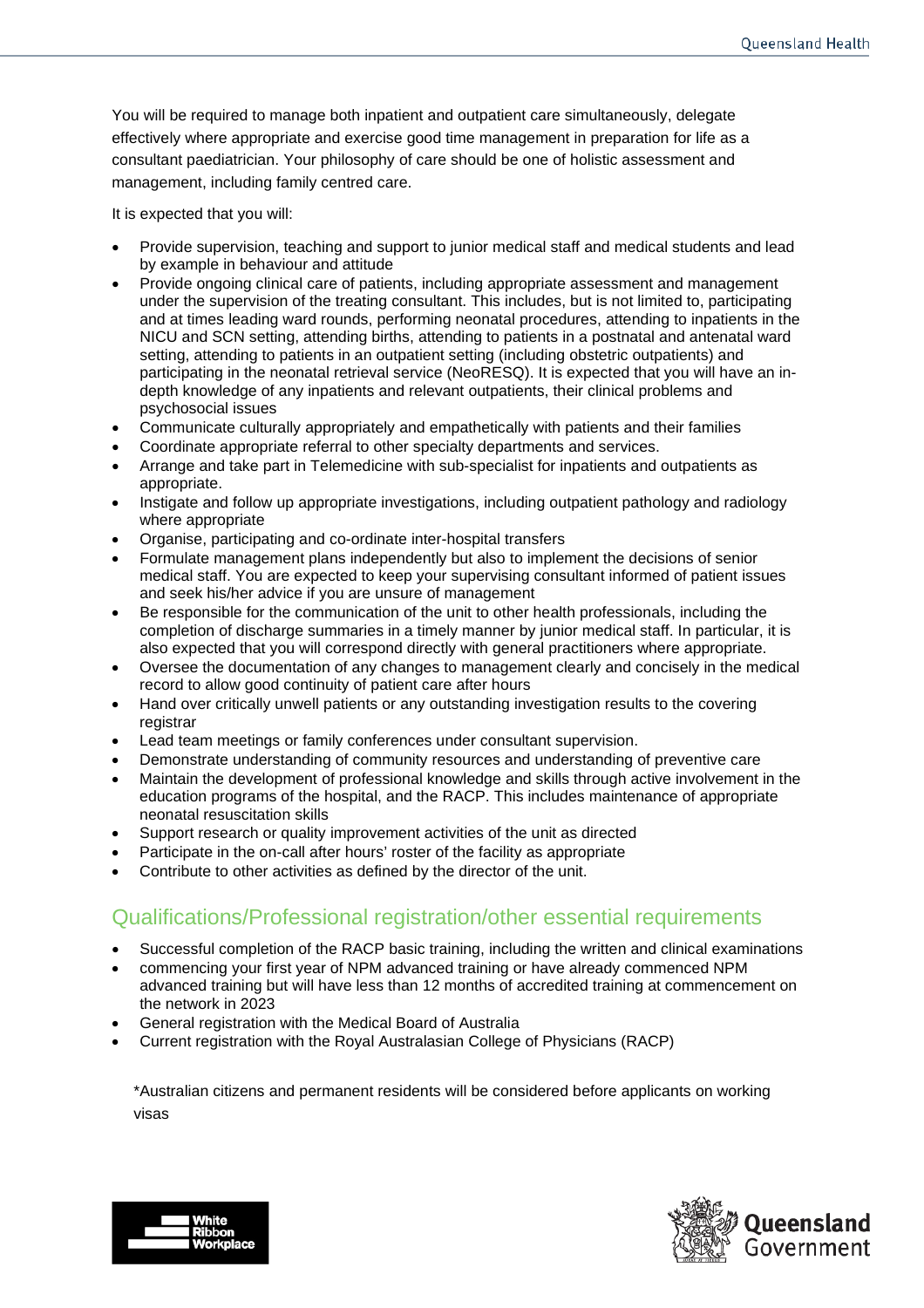#### How to apply

Refer to the how to apply document on the network webpage for further details [\(www.health.qld.gov.au/employment/work-for-us/clinical/medical/recruitment/training/advanced-neonatal\)](http://www.health.qld.gov.au/employment/work-for-us/clinical/medical/recruitment/training/advanced-neonatal)

#### Pre-employment screening

Pre-employment screening, including criminal history and discipline history checks, may be undertaken on persons recommended for employment. The recommended applicant will be required to disclose any serious disciplinary action taken against them in public sector employment.

#### Employee obligations

- It is a condition of employment for this role for the employee to be, and remain, vaccinated against COVID-19 [\(Health Employment Directive No. 12/21](https://www.health.qld.gov.au/__data/assets/pdf_file/0022/1108453/hed-1221.pdf) and Queensland Health Human [Resources Policy B70.](https://www.health.qld.gov.au/__data/assets/pdf_file/0024/1108446/qh-pol-486.pdf)
- It is a condition of employment for this role for the employee to be, and remain, vaccinated against vaccine preventable diseases (VPD) during their employment as per the Queensland Health [HR Policy B1.](https://www.health.qld.gov.au/__data/assets/pdf_file/0034/635893/qh-pol-212.pdf)

### Occupational Health and Safety

Queensland Health aims to maintain a safe, healthy and secure work environment for all employees, clients, visitors and contractors. Achieving this aim is the responsibility of all.

#### Disclosure of any pre-existing injury or medical condition

Applicants may be required to disclose any pre-existing injury or medical condition of which they suspect would be aggravated by performing the role.

Details are available in section 571 of the Workers' Compensation and Rehabilitation Act 2003 [\(https://www.legislation.qld.gov.au/view/html/inforce/current/act-2003-027#ch.14-pt.1-div.1\)](https://www.legislation.qld.gov.au/view/html/inforce/current/act-2003-027#ch.14-pt.1-div.1)

#### Respect in the Workplace

Queensland Health values and respects the diversity of its workforce and believes that all its employees should be treated fairly and with dignity and respect. All employees of Queensland Health must show respect for each other, visitors, the general public and contractors by treating them fairly and objectively, ensuring freedom from discrimination, sexual harassment, racial or religious vilification, victimisation and bullying. Queensland Health is an equal opportunity employer.

To demonstrate support for a safe, secure and supportive workplace, Queensland Health is a White Ribbon Australia accredited workplace.

#### Additional information